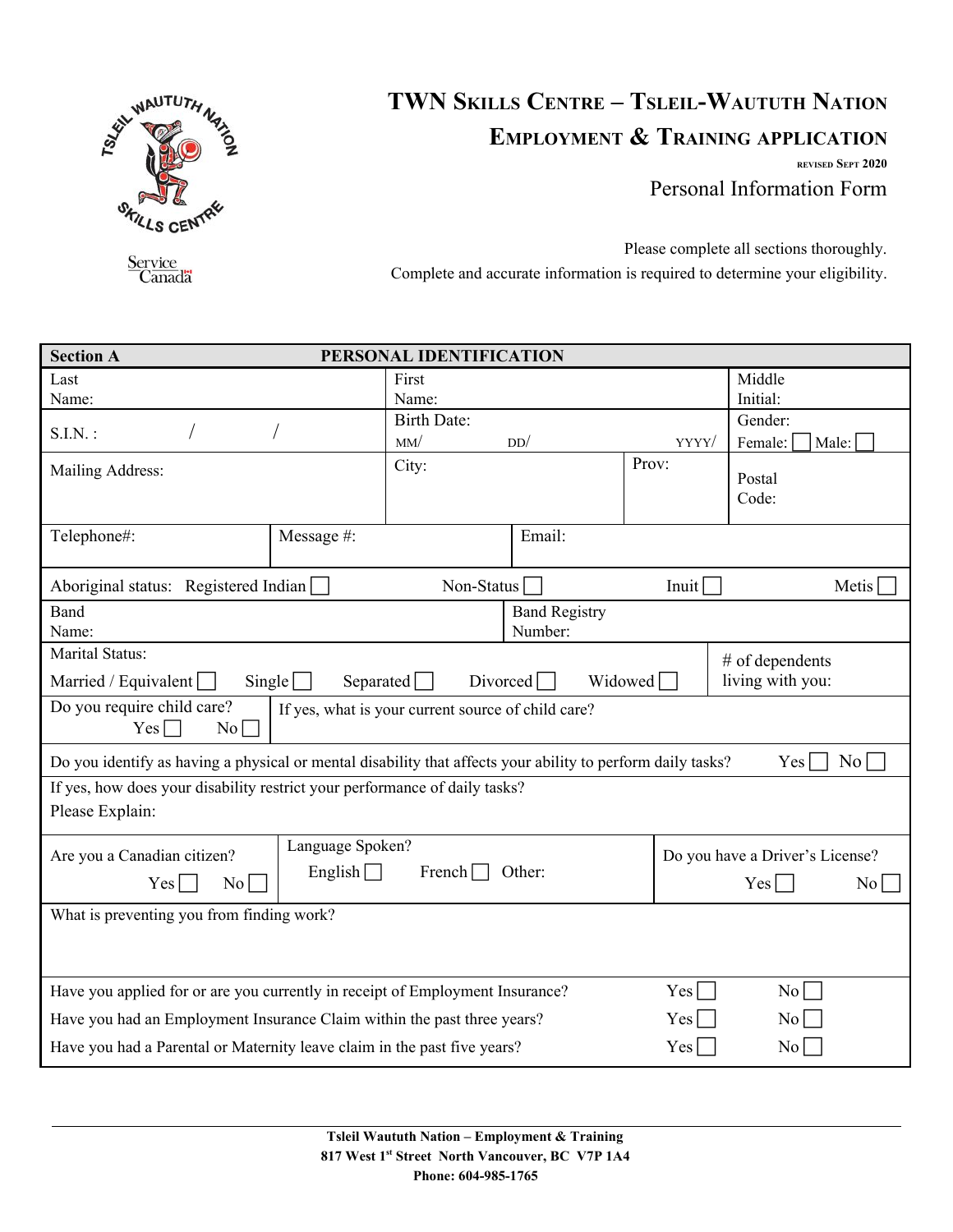| What is your current source of income?                                                   |               |                |                       |                                |  |  |  |
|------------------------------------------------------------------------------------------|---------------|----------------|-----------------------|--------------------------------|--|--|--|
| Social Assistance $\Box$                                                                 | Student Loans | Pension $\Box$ | Part-time Work $\Box$ | Full-time Work $\Box$<br>Other |  |  |  |
| If other, please explain:                                                                |               |                |                       |                                |  |  |  |
|                                                                                          |               |                |                       |                                |  |  |  |
|                                                                                          |               |                |                       |                                |  |  |  |
| Are you registered with a WorkBC Employment Service Centre?<br>$Yes \lceil$<br>$No \Box$ |               |                |                       |                                |  |  |  |
| If yes, which office?                                                                    |               |                |                       |                                |  |  |  |
|                                                                                          |               |                |                       |                                |  |  |  |

|                                                                                                   | <b>Section B</b><br><b>EDUCATION AND TRAINING</b>                                                       |                                                 |      |                   |                                                  |  |  |  |  |
|---------------------------------------------------------------------------------------------------|---------------------------------------------------------------------------------------------------------|-------------------------------------------------|------|-------------------|--------------------------------------------------|--|--|--|--|
|                                                                                                   |                                                                                                         | Highest Grade completed: <u>Vear Completed:</u> |      | Province/Country: |                                                  |  |  |  |  |
| Please list all degrees, trade levels, licenses, diplomas, certificates or work tickets obtained: |                                                                                                         |                                                 |      |                   |                                                  |  |  |  |  |
|                                                                                                   | List all adult basic education, post-secondary training and or courses that you have attended           |                                                 |      |                   |                                                  |  |  |  |  |
|                                                                                                   | Institute/Organization                                                                                  | Location                                        | Year | Course            | Certificate, Diploma, Degree, Tickets Completed? |  |  |  |  |
|                                                                                                   |                                                                                                         |                                                 |      |                   |                                                  |  |  |  |  |
|                                                                                                   |                                                                                                         |                                                 |      |                   |                                                  |  |  |  |  |
|                                                                                                   |                                                                                                         |                                                 |      |                   |                                                  |  |  |  |  |
| <b>Section B</b>                                                                                  |                                                                                                         |                                                 |      |                   | <b>EDUCATION AND TRAINING - Continued</b>        |  |  |  |  |
|                                                                                                   | List any ACCESS funded programs you have previously participated in and the outcome or results for you. |                                                 |      |                   |                                                  |  |  |  |  |
| Yea<br>r                                                                                          | Program                                                                                                 |                                                 |      | Completed?        | Outcome/Result                                   |  |  |  |  |
|                                                                                                   |                                                                                                         |                                                 |      |                   |                                                  |  |  |  |  |
|                                                                                                   |                                                                                                         |                                                 |      |                   |                                                  |  |  |  |  |
|                                                                                                   |                                                                                                         |                                                 |      |                   |                                                  |  |  |  |  |
|                                                                                                   | Are you currently attending school full time?                                                           |                                                 |      |                   |                                                  |  |  |  |  |
|                                                                                                   | $Yes \Box$<br>$No \Box$                                                                                 |                                                 |      |                   |                                                  |  |  |  |  |
| If yes, how many hours of school per week are you attending?                                      |                                                                                                         |                                                 |      |                   |                                                  |  |  |  |  |
| / week.                                                                                           |                                                                                                         |                                                 |      |                   |                                                  |  |  |  |  |
| Do you intend to return to school in the upcoming academic year/semester?<br>$Yes \Box$<br>No     |                                                                                                         |                                                 |      |                   |                                                  |  |  |  |  |
| Have you left school to permanently join the workforce?<br>$Yes \Box$                             |                                                                                                         |                                                 |      |                   |                                                  |  |  |  |  |
|                                                                                                   | $No \Box$                                                                                               |                                                 |      |                   |                                                  |  |  |  |  |
|                                                                                                   | Please Explain:                                                                                         |                                                 |      |                   |                                                  |  |  |  |  |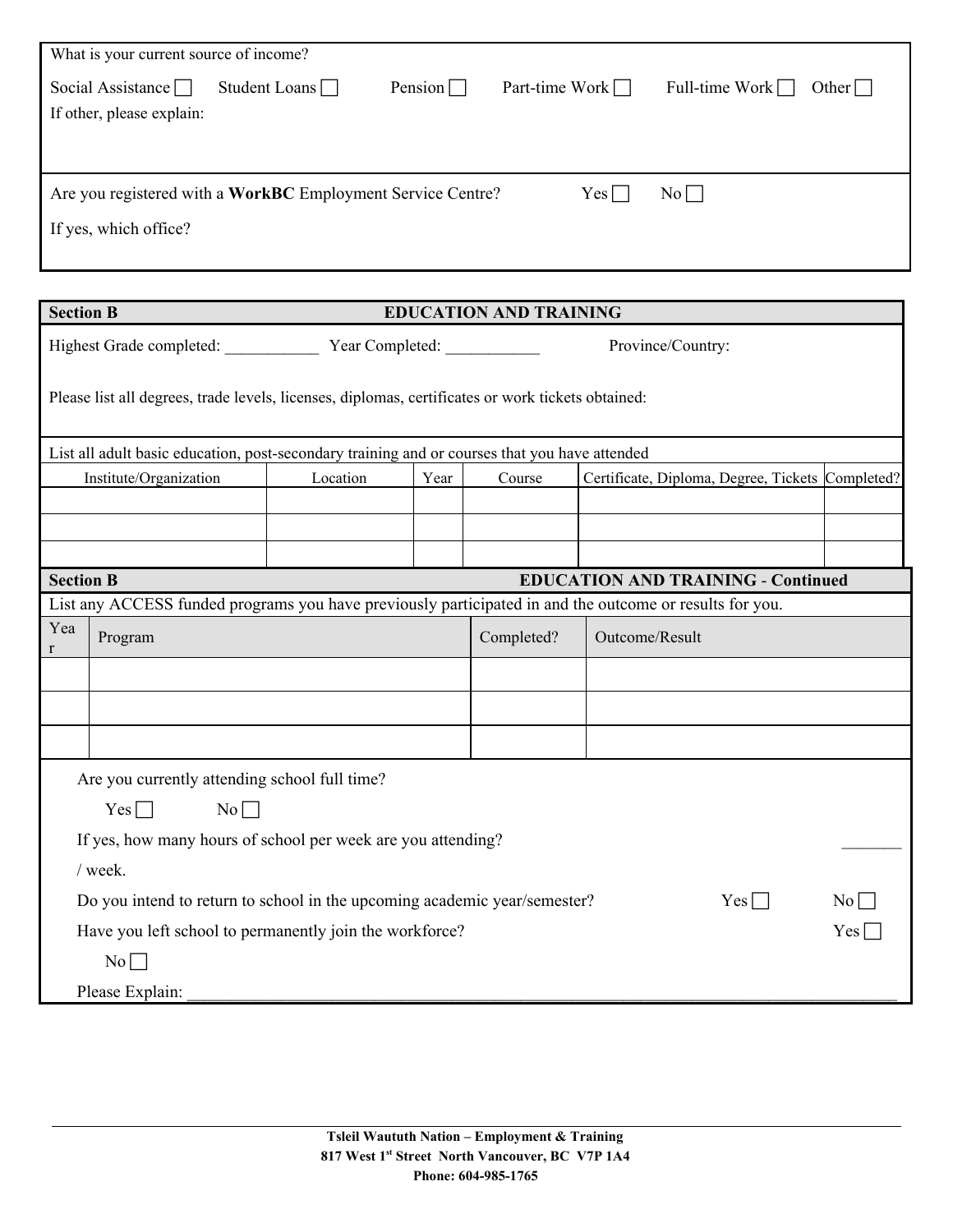| <b>Section C</b>                          |                                      | <b>EMPLOYMENT HISTORY</b>                                |                                 |                               |           |                    |  |
|-------------------------------------------|--------------------------------------|----------------------------------------------------------|---------------------------------|-------------------------------|-----------|--------------------|--|
|                                           | Are you currently employed?          |                                                          |                                 | $Yes \Box$                    | $No \Box$ |                    |  |
|                                           |                                      | List your last three jobs starting with the most recent. |                                 |                               |           |                    |  |
| Job Title                                 | FT/PT                                | Company Name                                             | <b>Start Date</b><br>dd/mm/yyyy | <b>End Date</b><br>dd/mm/yyyy | Salary    | Reason for Leaving |  |
|                                           |                                      |                                                          |                                 |                               |           |                    |  |
|                                           |                                      |                                                          |                                 |                               |           |                    |  |
|                                           |                                      |                                                          |                                 |                               |           |                    |  |
| Describe what you have done to find work: |                                      |                                                          |                                 |                               |           |                    |  |
|                                           |                                      |                                                          |                                 |                               |           |                    |  |
| <b>OFFICE USE ONLY</b>                    |                                      |                                                          |                                 |                               |           |                    |  |
|                                           | ACTIVE EI CLAIM $\Box$<br><b>CRF</b> |                                                          |                                 | REACH BACK                    |           |                    |  |
| Comments:                                 |                                      |                                                          |                                 |                               |           |                    |  |

All information provided to us will be considered as supplied in confidence. Under certain circumstances some information may be released subject to the provisions of the *Freedom of Information and Protection of Privacy Act* . If you have any questions about the collection and use of this information, contact Tsleil Waututh Nation – Employment & Training

**Applicant's** signature DAY MONTH YEAR

\_\_\_\_\_\_\_\_\_\_\_\_\_\_\_\_\_\_\_\_\_\_\_\_\_\_\_\_\_\_\_\_\_\_\_\_\_\_\_\_ Date: **\_\_\_\_\_\_\_** \_\_\_\_\_\_\_ \_\_\_\_\_\_\_\_

**Client File Number: \_\_\_\_\_\_\_\_\_\_\_\_\_\_\_**